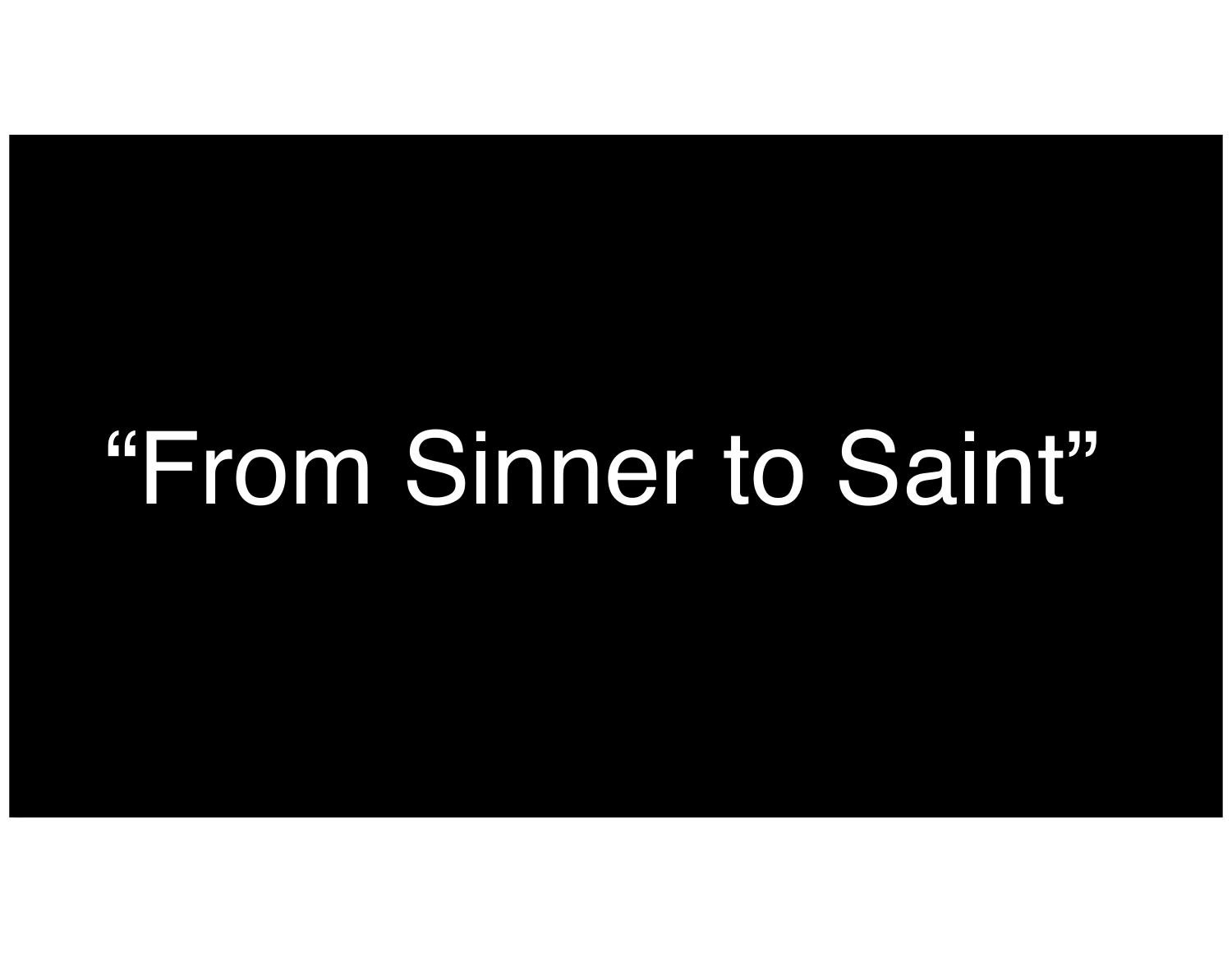### 1 John 3:1 1Behold, what manner of love the Father hath bestowed upon us, that we should be called the sons of God: therefore the world knoweth us not, because it knew him not.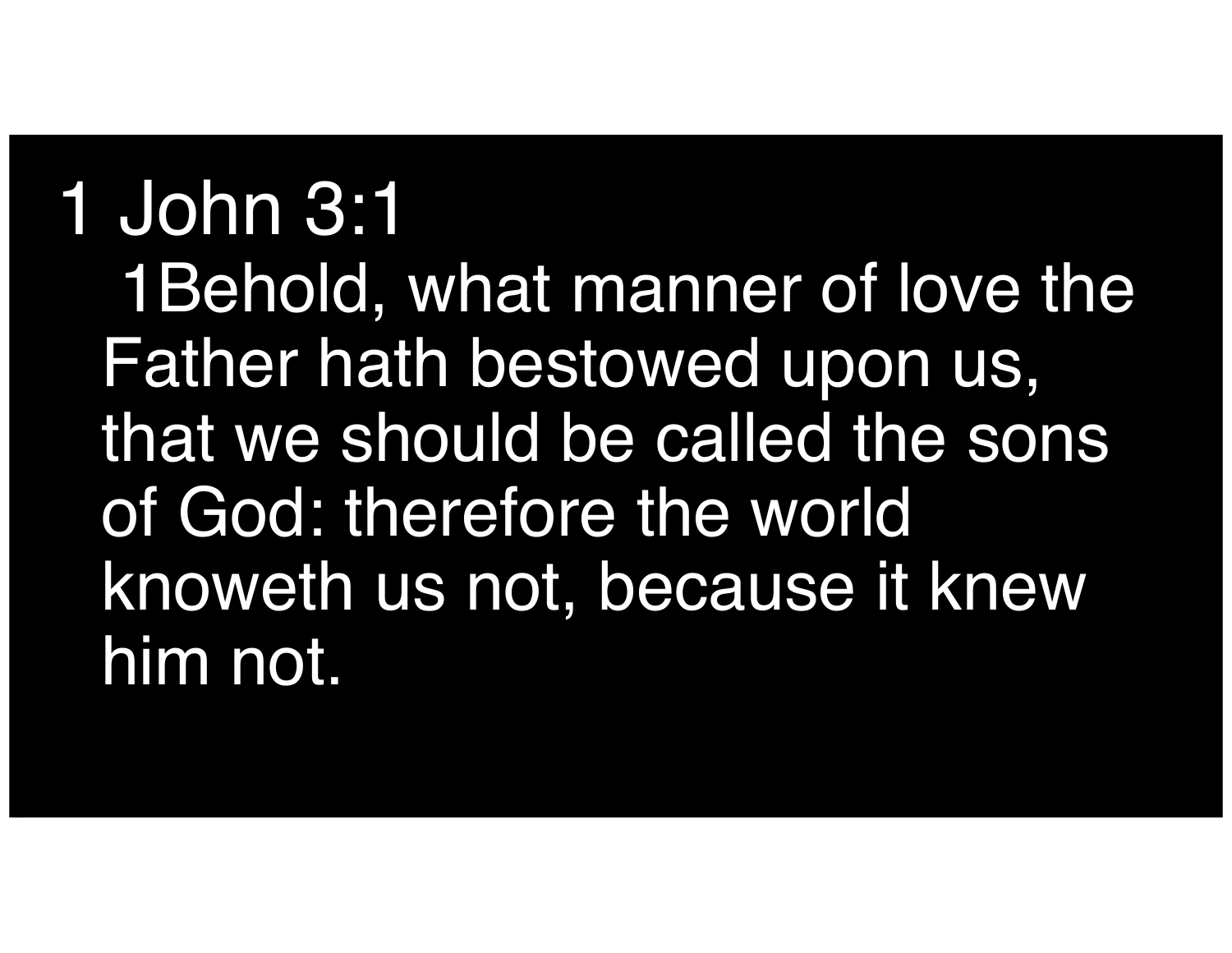## "Discerning God's love for us helps us with our identity."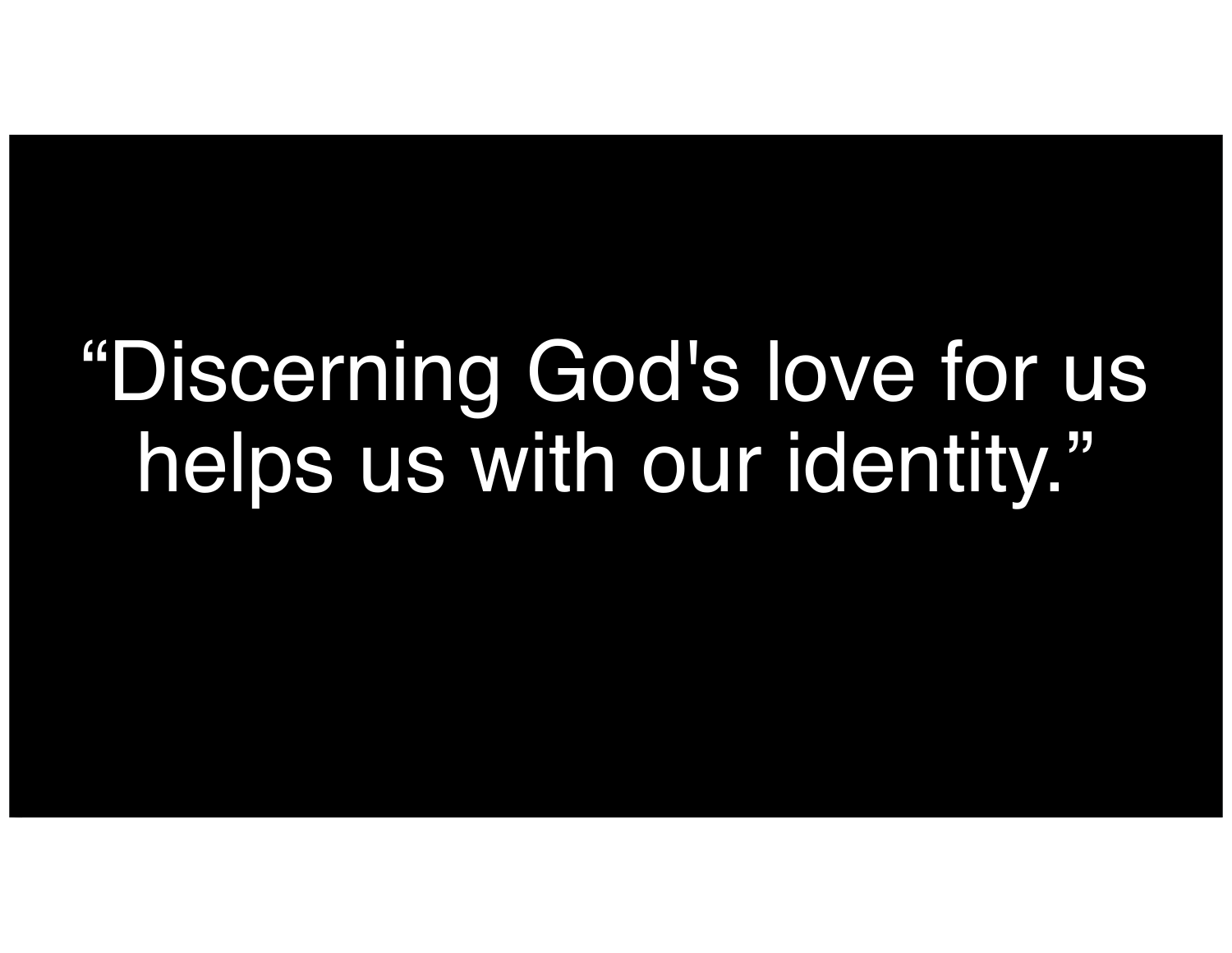#### Roms 8:14 -16

**14** For those who are led by the Spirit of God are the children of God.**15** The Spirit you received does not make you slaves, so that you live in fear again; rather, the Spirit you received brought about your adoption to sonship.[<u>a]</u> And by him we cry, *"Abba,* [ b ] Father." **16** The Spirit himself testifies with our spirit that we are God's children.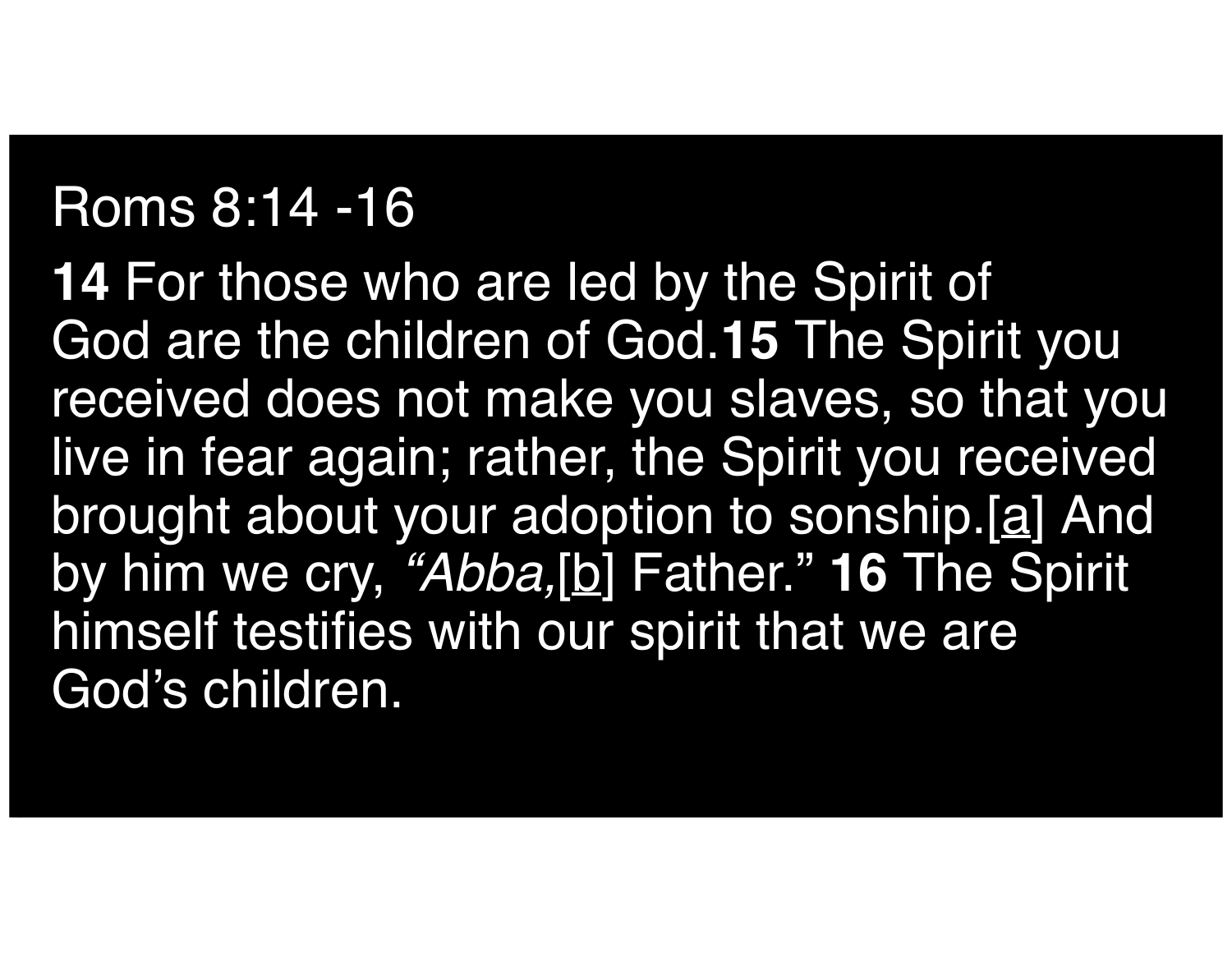### "Being led by the H.S. frees us from fear."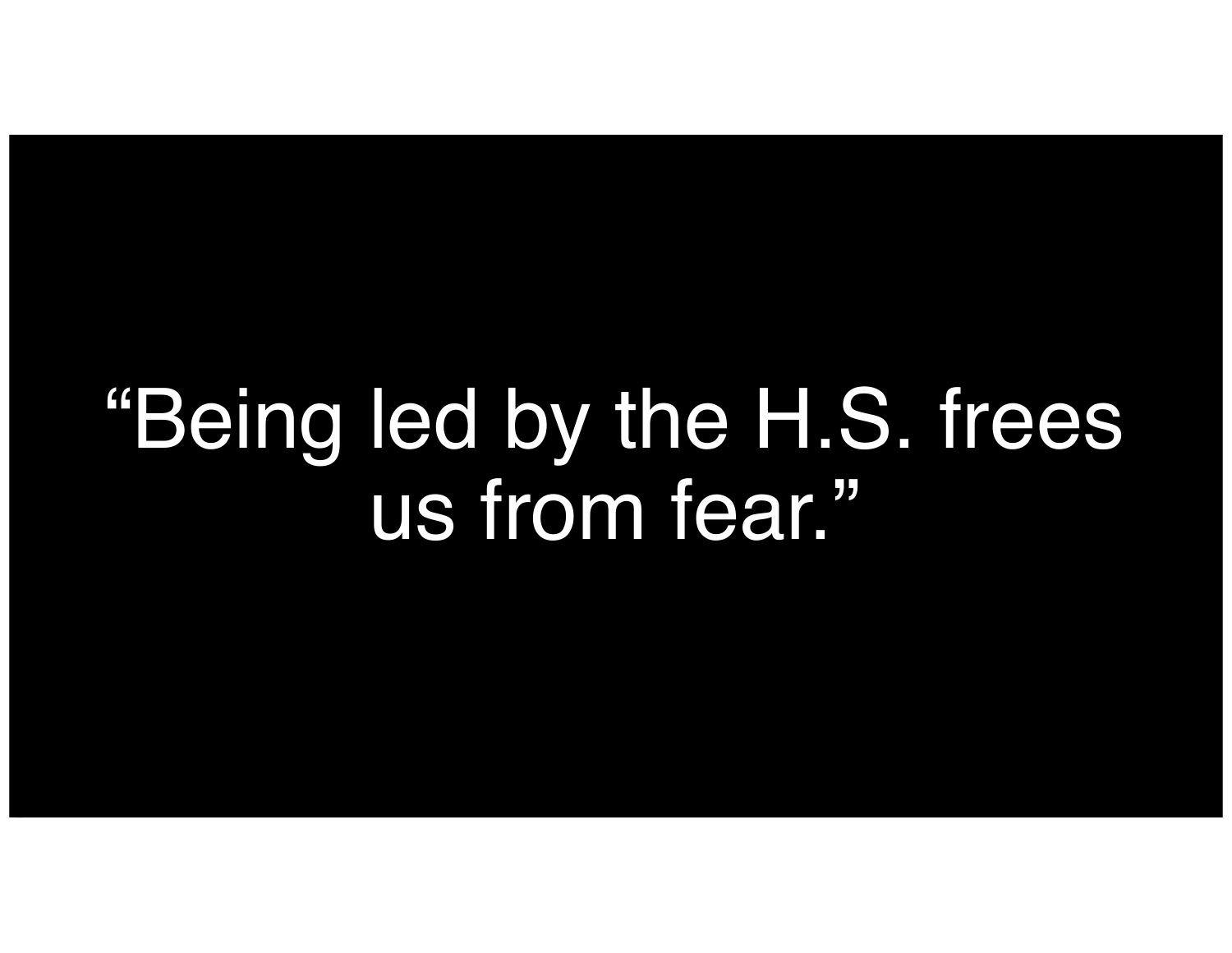#### 1 Peter 2:9-10

**9** But you are a chosen people, a royal priesthood, a holy nation, God's special possession, that you may declare the praises of him who called you out of darkness into his wonderful light. **10** Once you were not a people, but now you are the people of God; once you had not received mercy, but now you have received mercy.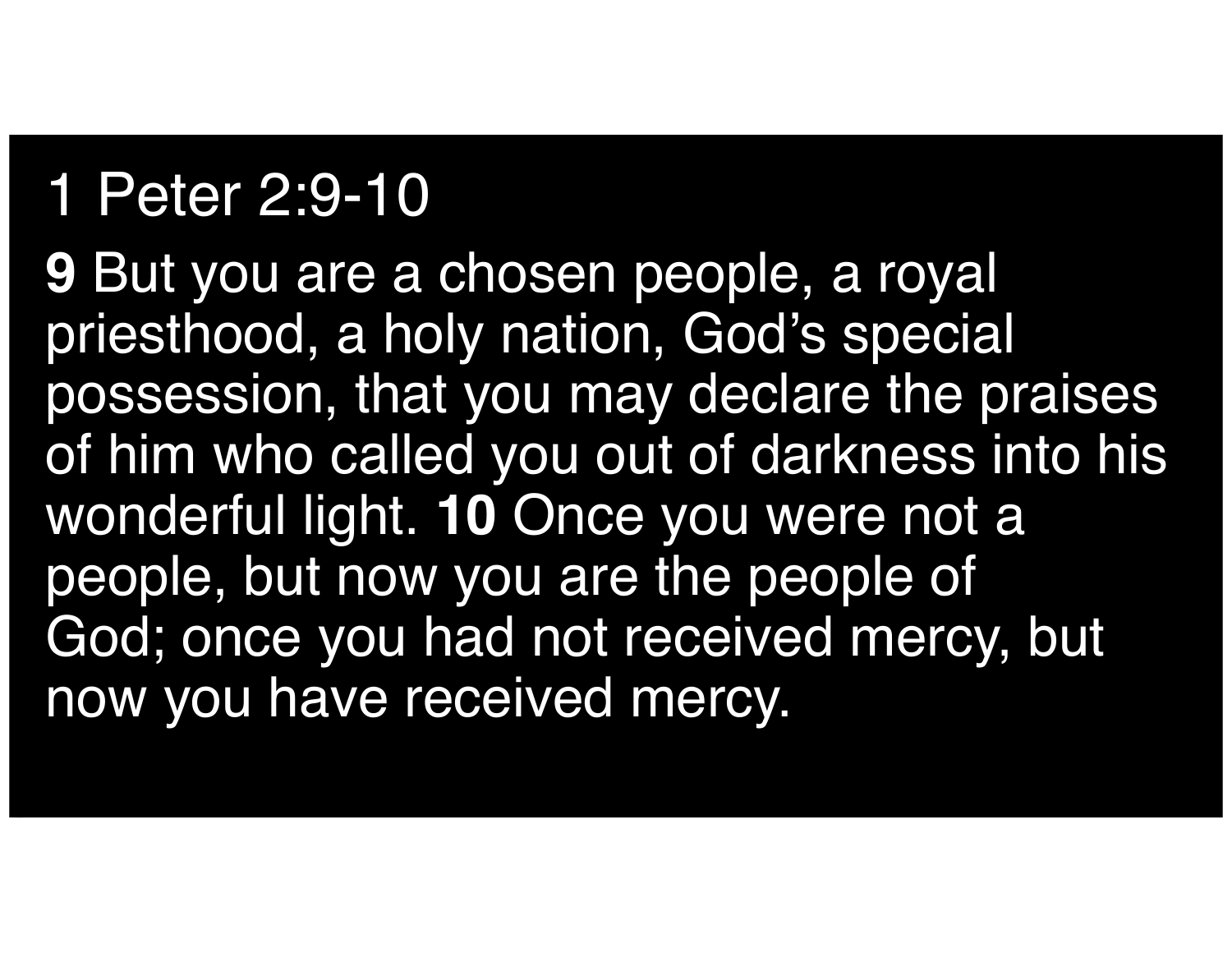### John 1:23

**23** John replied in the words of Isaiah the prophet, "I am the voice of one calling in the wilderness, 'Make straight the way for the Lord.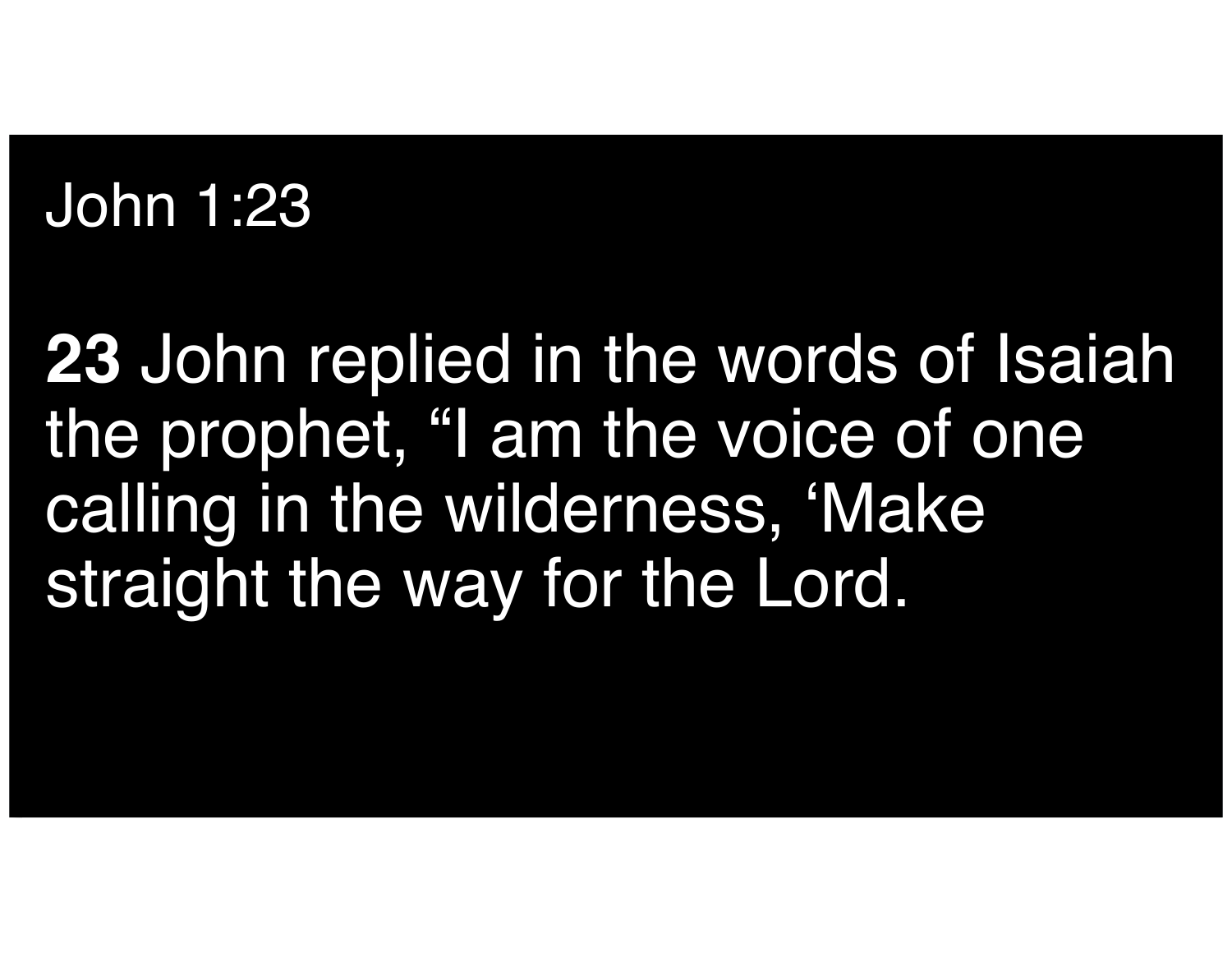#### Ephesians 1:13

**13** And you also were included in Christ when you heard the message of truth, the gospel of your salvation. When you believed, you were marked in him with a seal, the promised Holy Spirit,